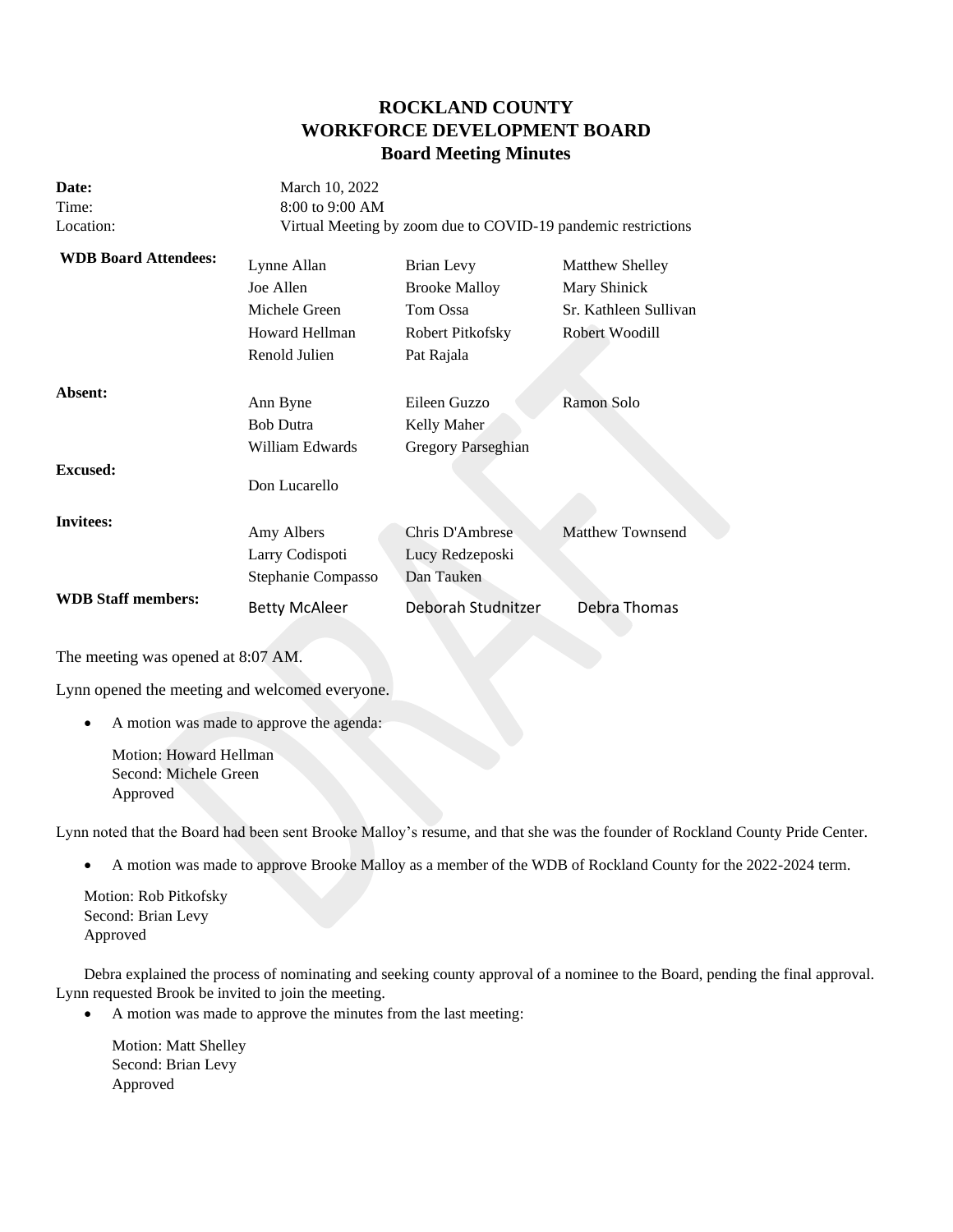# **Legal Update – Lawrence Codispoti**

Larry noted that work had been done on updating policies which would be discussed later in the meeting. He informed the Board that the one-year agreements for the One Stop Provider and the Fiscal Agent were coming to an end on 5/31/2022. The agreements were structured this way to ensure that the program was meeting its goals. The agreements permitted for two one-year extensions of the contracts, with a requirement of a review of the One Stop Provider every four years. Larry noted that all agreed that the program was working well. The Fiscal Agent had requested a two-year extension but this would require an amendment to the original agreements and it was his recommendation that the original agreement provisions be maintained.

Larry informed the Board that the State of New York was allowing RCC to do the fiscal audit. With these additional responsibilities the one-year extension made sense, In the past, RCC was the One Stop Provider, the Fiscal Agent, and a vendor. With that in place the State of New York preformed the audit. Due to Covid the one-year allocated funds were not expended and must be allocated by the end of June. There are no benchmark reports from the DOL. This is another reason for the one-year extension.

Debra reported that there had been two monitoring sessions since the One Stop Provider and the Fiscal Agent were put in place, with no findings. She noted that this was significant as this was during Covid and the build out of the new space. Debbie S expressed that the team was very responsive and easy to work with.

• A motion was made to approve a one-year extension of Rockland BOCES as the One Stop Career Center for Rockland County.

Motion: Howard Hellman Second: Brian Levy Approved

# **Lucy Redzeposki – Director of Economic Development and Tourism**

Lucy informed the Board that Guillermo Rosa has retired and been replaced by Mile Hoblin. Guillermo had always intended to serve for two terms.

Lucy discussed the Rockland County Small Business Assistance Grant Program. These grants are to assist with expenses incurred since March 2020. She noted that the program was opened and promoted and within one week there were 110 applications. At that point the online application process was closed, but additional applications continued to arrive by mail. There are limited funds for these grants, \$250,000. Grants between \$5,000 to \$15,000 will be awarded. Applications will be processed on a first in basis. Lucy noted that she had encountered real distress in those applying for these grants. The reason for offering these grants is to have a measure of flexibility in using the funds. Federal grants have very strict rules. It is hoped that the grants will be awarded by May. She asked that the Board for understanding that it will take some time to process these applications and some additional documentation may be needed.

Lucy noted that they are seeing applications from businesses across a broad range, form nail salons to pharmacies to architectural firms. Her office is looking in to other ways to help, including finding employees. They are also looking to put together a listing of all available federal grants.

# **Rockland Works Report – Stephanie Compasso**

Stephanie reported that Rockland Works was at fully in-person, mostly workshops. They are doing in-person orientation, which helps with agency assistance. Workshops on Resume Writing. Professional Dress, and Computer Skills, Saturday workshops are being offered to assist those who are employed. ITA funding is up, currently 39 clients have ITA funding. Funding from \$1.500 to \$7,000 courses have been approved.

They continue to work with Rockland Paramedics OJT and 7 students have been funded through ITA and, post certification, will be eligible to have half their salary, up to \$4,000 paid. There have been a lot of job placements, good paying, full time and self-sustaining positions.

There is a current Youth Connections Bootcamp that will be ending in April with Internships at the end of April and beginning of May.

Stephanie introduced Matthew Townsend, Coordinator of the GVP program. Matthew thanked the Board and noted that he had grown up in Spring Valley and was excited to be working on the program. He informed the Board that the program was providing 200 youth with training in Bio, IT, health care and hospitality. Bridges is the main partner, with 7 students, providing industry training. Rockland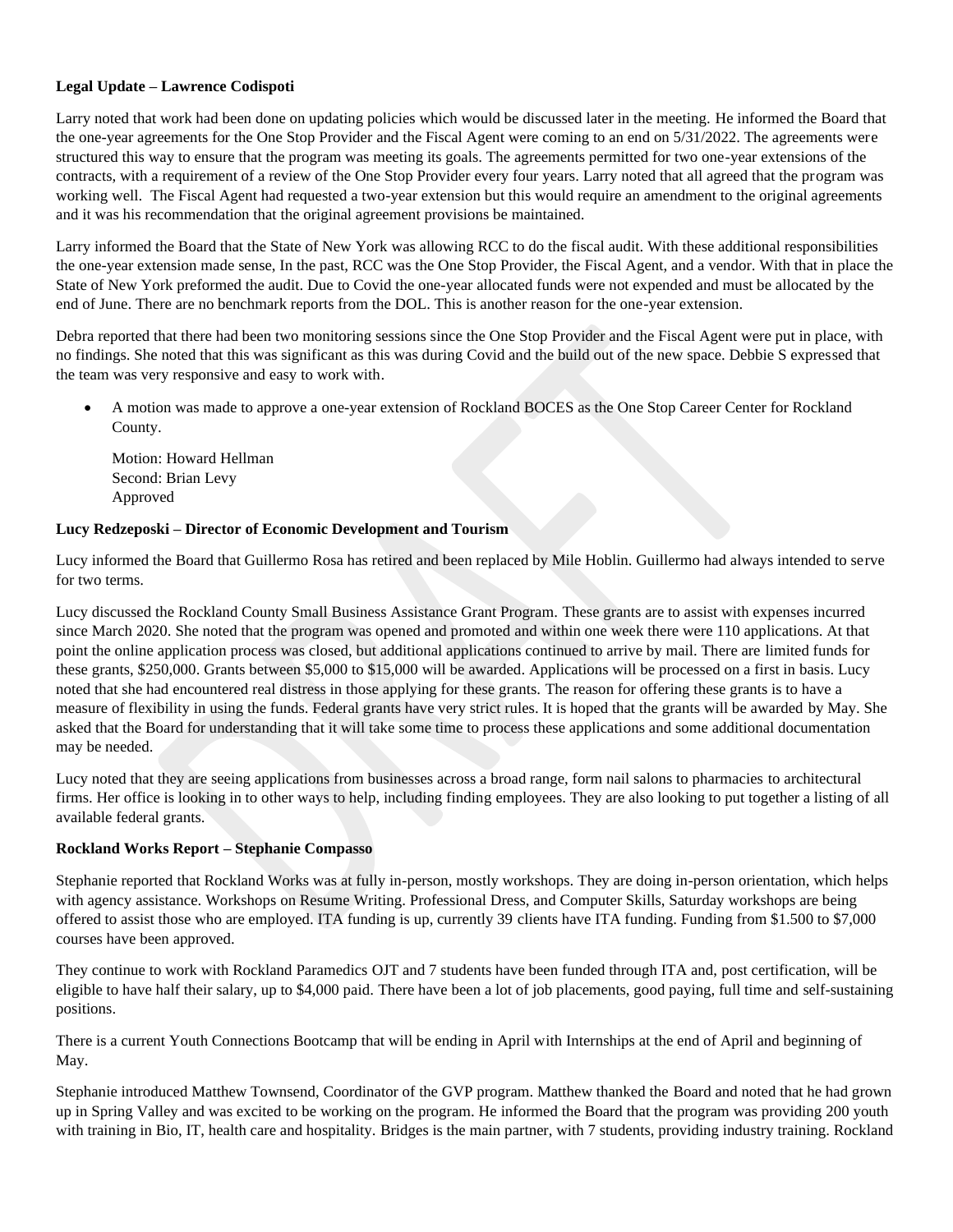Works is being utilized for soft skill training. Matthew said the program is anticipating doing a Job Fair, putting clients together with potential employers.

Additional financing was highlighted. The GVP grant has been extended to March of 2023 from New York State and two additional training partners identified. A disaster relief grant from the National Dislocated Workers has been awarded to assist employer who hire for Covid relief activities.

Finally, Stephanie updated the board on her recent interview with WNBC TV. The interview focused on unemployment and was scheduled to air March  $9<sup>th</sup>$  but did not. She will forward the information on airing when available.

# **Financial Report – Dan Tauken**

Dan reminded the Board that the PY20 spending beginning in July 2020, lasting two years, should have been 80% obligated at the end of the first year. Due to the pandemic a waiver was issued last year. With five months left 82% has been obligated. Funding for PY21 is untouched after seven months and should be allocated by the end of June. Dan has no information on a new waiver being issued but discussions for that may begin soon. Dan noted that the ITA spending is very good.

• A motion was made to approve the Financial Report.

Motion: Michele Green Second: Matthew Shelley Approved

## **WDB Budget and Financial Committee Report – Matt Shelley**

Matt informed the Board that the committee consisted of himself, Brian Levy, and Kelly Maher. He stated that the purpose of the Committee is to monitor the monitor, noting that Dan is doing a great job and that the point was to provide checks and balances. Matt directed the Board to the Administrative Budget and hopes to have a more detailed report in September. He requested that counsel review the Cost Allocation Plan before its approval.

#### **DOL Manager Report – Don Lucarello**

Debra Thomas informed the Board that Don had no internet access but wanted the Board to know that the DOL was hiring with the hopes of bring staff levels back to pre-pandemic counts.

## **Diversity, Equity, and Inclusion Committee Report – Michele Green / Robert Pitkofsky**

Michele and Rob reported on the efforts to hire a Disability Resource Coordinator. After one round of interviews, with one candidate accepting another position and another declining the position it has been decided to reevaluated the role, considering work from home and working hours to make it more attractive to potential candidates.

Michele reported on a presentation to be presented to business associations in the community, such as the Rockland Business Association. The committee has been pleased with the responses so far, noting that there is a lot of useful information in the presentation. Michele hopes to be able to let the Board know in June how additional group presentations went.

Debra noted that the presentation illustrates the connection of the DEI Committee to the business community.

Debra also informed the Board that the coordinator position was covered under a three-year grant from DOL. The finds are assigned to the WDB and it is a BOCES position. BOCES does the initial screening. This is intentional with the goal of reflecting the community being served.

• A motion was made to approve the change the name of the NY SCION (New York Systems Change and Inclusive Opportunities Network) Committee to the Diversity, Equity, and Inclusion (DEI) Committee

Motion: Robert Pitkofsky Second: Brian Levy Approved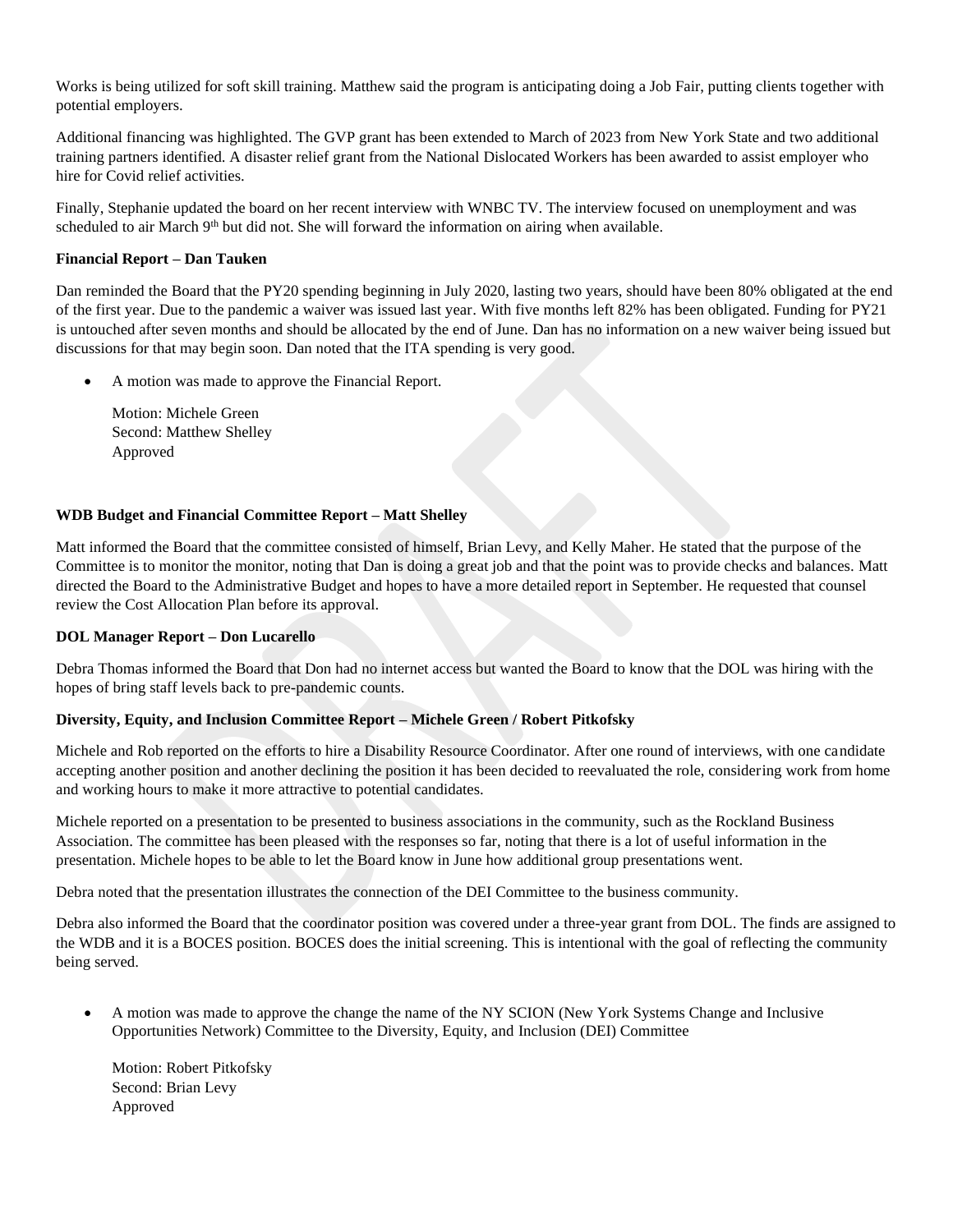• A motion was made to approve adjusting the title of Disability Resource Coordinator to Rockland Workforce Resource Coordinator.

Motion: Robert Pitkofsky Second: Howard Hellman Approved

### **Rockland County Workforce/Economic Development Collaborative – Joe Allen**

Joe reported on the Nonprofit Initiative Hub, a group of 12 offices and common space located in the Stony Point Conference Center's 34-acre campus. The space provides a small video studio and communication and online meeting facilities

The goal of the hub is to provide a non-competitive space for non-profits to work alongside each other and share best practices. This exciting opportunity is an intellectual collective, providing training and internship. It also provides access to the north Rockland community and allows nonprofits to either locate their headquarters or provide satellite offices.

Joe noted that they are hoping to launch in the spring or early summer.

Debra informed the Board that PC Magazine has showcased Stony Point as a best place to work from home. Sr. Kathleen noted that the Hub seamed like a great place for student internships.

## **Action Items**

• Motion to approve the 2022 NYS Department of Labor Local Workforce Development Board (LWDB) Biennial Recertification:

Motion: Howard Hellman Second: Brian Levy Approved

Debra informed the Board know that the activities and members of the Board come with responsivities and needed to comply with mandates and adhere to proscribed rules.

• Motion to approve the Procurement Policy

Motion: Brian Levy Second: Michele Greem Approved

Debra noted that the updated Policy came from the fiscal audit with Joys Matthew. The past policy was specific to RCC and needed to address Rockland Works, again acknowledge the legal and fiduciary responsibility of the Board.

• Motion to approve the WDB of Rockland Property Management Policy

Motion: Thomas Osso Second: Michele Green Approved

This update also was the result of the fiscal audit, and a list of assets at Rockland Works needed to be provided.

• Motion to approve updated Gaining Vision and Potential (GVP) Youth Incentive Policy

Motion: Brian Levy Second: Howard Hellman Approved

• Motion to approve Spring 2022 ITAs: 3 @ \$2500 (\$7500 total) for CDL A program at RCC